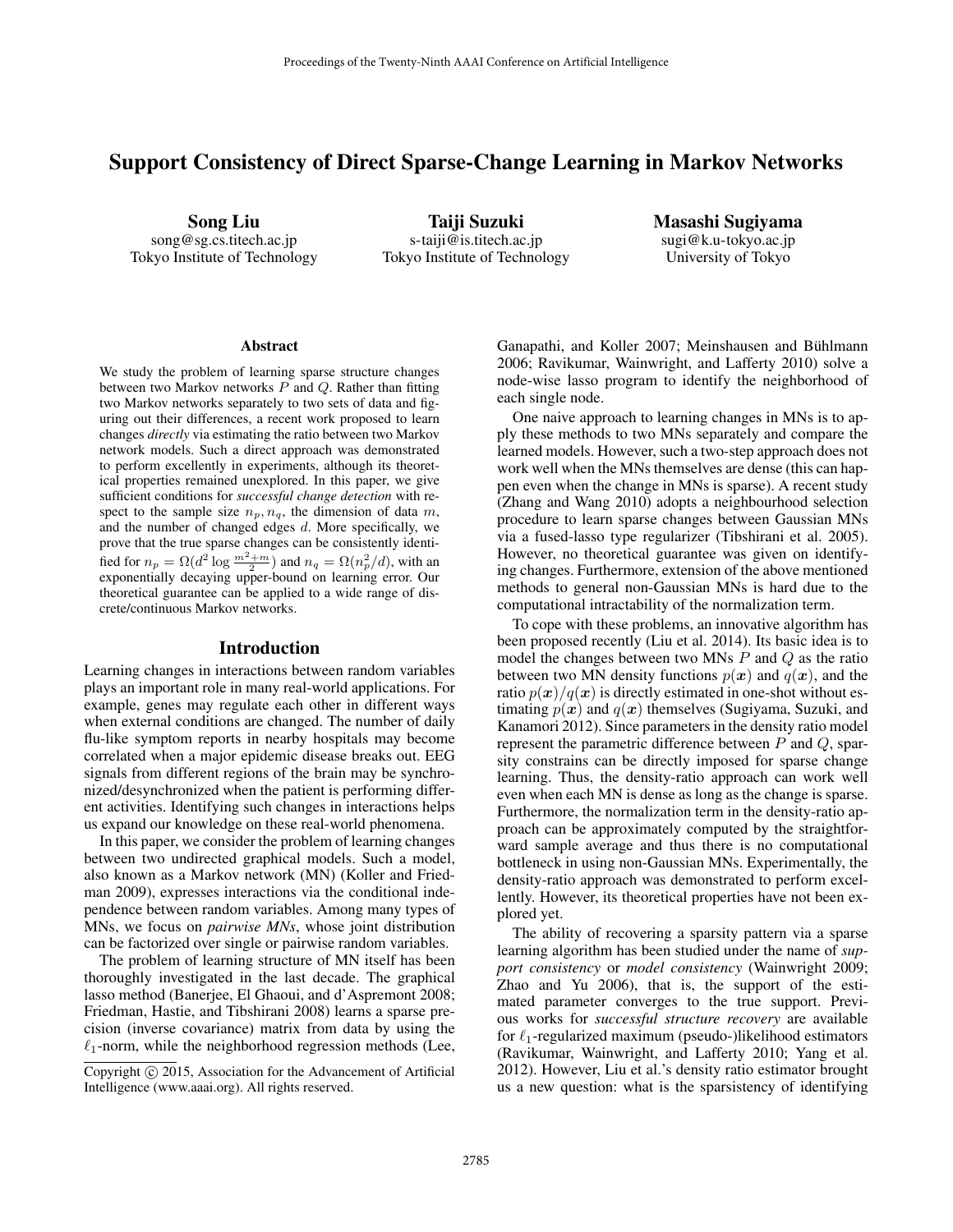correct sparse changes *without* learning individual MNs? Such a concern is very practical since in many change detection applications, we only care about changes rather than recovering individual structures before or after changes.

In this paper, we theoretically investigate the success of the density-ratio approach and provide sufficient conditions for *successful change detection* with respect to the number of samples  $n_p$ ,  $n_q$ , data dimension m, and the number of changed edges  $d$ . More specifically, we prove that if  $n_p = \Omega(d^2 \log \frac{m^2 + m}{2})$  and  $n_q = \Omega(\frac{n_p^2}{d})$ , changes between two MNs can be consistently learned under mild assumptions, regardless the sparsity of individual MNs. Technically, our contribution can be regarded as an extension of support consistency of lasso-type programs (Wainwright 2009) to the *ratio* of MNs.

Note that the theoretical results presented in this paper are fundamentally different from previous works on learning a "jumping MN" (Kolar and Xing 2012), where the focuses are learning the partition boundaries between jumps, and the successful recovery of graphical structure within each partition, rather than learning sparse changes between partitions.

# Direct Change Learning between Markov **Networks**

In this section, we review a direct structural change detection method (Liu et al. 2014).

#### Problem Formulation

Consider two sets of independent samples drawn separately from two probability distributions P and Q on  $\mathbb{R}^m$ :

$$
{x_p^{(i)}}_{i=1}^{n_p} \stackrel{\text{i.i.d.}}{\sim} P \text{ and } {x_q^{(i)}}_{i=1}^{n_q} \stackrel{\text{i.i.d.}}{\sim} Q.
$$

We assume that P and Q belong to the family of *Markov networks* (MNs) consisting of univariate and bivariate factors, i.e., their respective probability densities  $p$  and  $q$  are expressed as

$$
p(\boldsymbol{x};\boldsymbol{\theta}^{(p)}) = \frac{1}{Z(\boldsymbol{\theta}^{(p)})} \exp\left(\sum_{u\geq v}^{m} \boldsymbol{\theta}_{u,v}^{(p)}^\top \boldsymbol{\psi}(x_u, x_v)\right), \quad (1)
$$

where  $\boldsymbol{x} = (x_1, \dots, x_m)^\top$  is the *m*-dimensional random variable,  $u \ge v$  is short for  $u, v = 1, u \ge v$  (same below),  $\top$  denotes the transpose,  $\theta_{u,v}^{(p)}$  is the parameter vector for the elements  $x_u$  and  $x_v$  with dimension b, and

$$
\pmb{\theta}^{(p)}=(\pmb{\theta}_{1,1}^{(p)\top},\ldots,\pmb{\theta}_{m,1}^{(p)\top},\pmb{\theta}_{2,2}^{(p)\top},\ldots,\pmb{\theta}_{m,2}^{(p)\top},\ldots,\pmb{\theta}_{m,m}^{(p)\top})^{\top}
$$

is the entire parameter vector.  $\psi(x_u, x_v) : \mathbb{R}^2 \to \mathbb{R}^b$  is a basis function, and  $Z(\theta^{(p)})$  is the normalization factor defined as

$$
Z(\boldsymbol{\theta}^{(p)}) = \int \exp\left(\sum_{u\geq v}^m \boldsymbol{\theta}_{u,v}^{(p)\top} \boldsymbol{\psi}(x_u, x_v)\right) \mathrm{d}\boldsymbol{x}.
$$

 $q(\boldsymbol{x};\boldsymbol{\theta}^{(q)})$  is defined in the same way.

Given two parametric models  $p(x; \theta^{(p)})$  and  $q(x; \theta^{(q)})$ , the goal is to discover *changes in parameters* from P to Q, i.e.,  $\boldsymbol{\theta}^{(p)} - \boldsymbol{\theta}^{(q)}$ .

## Density Ratio Formulation for Structural Change Detection

The key idea in (Liu et al. 2014) is to consider the ratio of  $p$ and  $q$ :

$$
\frac{p(\boldsymbol{x};\boldsymbol{\theta}^{(p)})}{q(\boldsymbol{x};\boldsymbol{\theta}^{(q)})}\propto \exp\left(\sum_{u\geq v}(\boldsymbol{\theta}_{u,v}^{(p)}-\boldsymbol{\theta}_{u,v}^{(q)})^{\top}\boldsymbol{\psi}(x_u,x_v)\right),
$$

where  $\bm{\theta}_{u,v}^{(p)} - \bm{\theta}_{u,v}^{(q)}$  encodes the difference between  $P$  and  $Q$ for factor  $\psi(x_u, x_v)$ , i.e.,  $\theta_{u,v}^{(p)} - \theta_{u,v}^{(q)}$  is zero if there is no change in the factor  $\psi(x_u, x_v)$ .

Once the ratio of  $p$  and  $q$  is considered, each parameter  $\theta_{u,v}^{(p)}$  and  $\theta_{u,v}^{(q)}$  does not have to be estimated, but only their difference  $\theta_{u,v} = \theta_{u,v}^{(p)} - \theta_{u,v}^{(q)}$  is sufficient to be estimated for change detection. Thus, in this density-ratio formulation,  $p$  and  $q$  are no longer modeled separately, but the changes from p to q *directly* as

$$
r(\boldsymbol{x};\boldsymbol{\theta}) = \frac{1}{N(\boldsymbol{\theta})} \exp \left( \sum_{u \ge v} \boldsymbol{\theta}_{u,v}^{\top} \boldsymbol{\psi}(x_u, x_v) \right), \quad (2)
$$

where  $N(\theta)$  is the normalization term. This direct nature would be more suitable for change detection purposes according to *Vapnik's principle* that encourages avoidance of solving more general problems as an intermediate step (Vapnik 1998). This direct formulation also halves the number of parameters from both  $\theta^{(p)}$  and  $\theta^{(q)}$  to only  $\theta$ .

The normalization term  $N(\theta)$  is chosen to fulfill  $\int q(\boldsymbol{x})r(\boldsymbol{x}; \boldsymbol{\theta})\mathrm{d}\boldsymbol{x} = 1:$ 

$$
N(\boldsymbol{\theta}) = \int q(\boldsymbol{x}) \exp \left( \sum_{u \geq v} \boldsymbol{\theta}_{u,v}^{\top} \boldsymbol{\psi}(x_u, x_v) \right) d\boldsymbol{x},
$$

which is the expectation over  $q(x)$ . This expectation form of the normalization term is another notable advantage of the density-ratio formulation because it can be easily approximated by the sample average over  $\{\boldsymbol{x}_q^{(i)}\}_{i=1}^{n_q} \stackrel{\mathrm{i.i.d.}}{\sim} q(\boldsymbol{x}).$ 

$$
\begin{aligned} &\hat{N}(\boldsymbol{\theta};\boldsymbol{x}_q^{(1)},\ldots,\boldsymbol{x}_q^{(n_q)}):= \\ &\frac{1}{n_q} \sum_{i=1}^{n_q} \exp \left( \sum_{u \geq v} \boldsymbol{\theta}_{u,v}^\top \boldsymbol{\psi} (x_{q,u}^{(i)},x_{q,v}^{(i)}) \right). \end{aligned}
$$

Thus, one can always use this empirical normalization term for any (non-Gaussian) models  $p(\mathbf{x}; \boldsymbol{\theta}^{(p)})$  and  $q(\mathbf{x}; \boldsymbol{\theta}^{(q)})$ .

### Direct Density-Ratio Estimation

Density ratio estimation has been recently introduced to the machine learning community and proven to be useful in a wide range of applications (Sugiyama, Suzuki, and Kanamori 2012). In (Liu et al. 2014), a density ratio estimator called the *Kullback-Leibler importance estimation procedure* (KLIEP) for log-linear models (Sugiyama et al. 2008; Tsuboi et al. 2009) was employed in learning structural changes.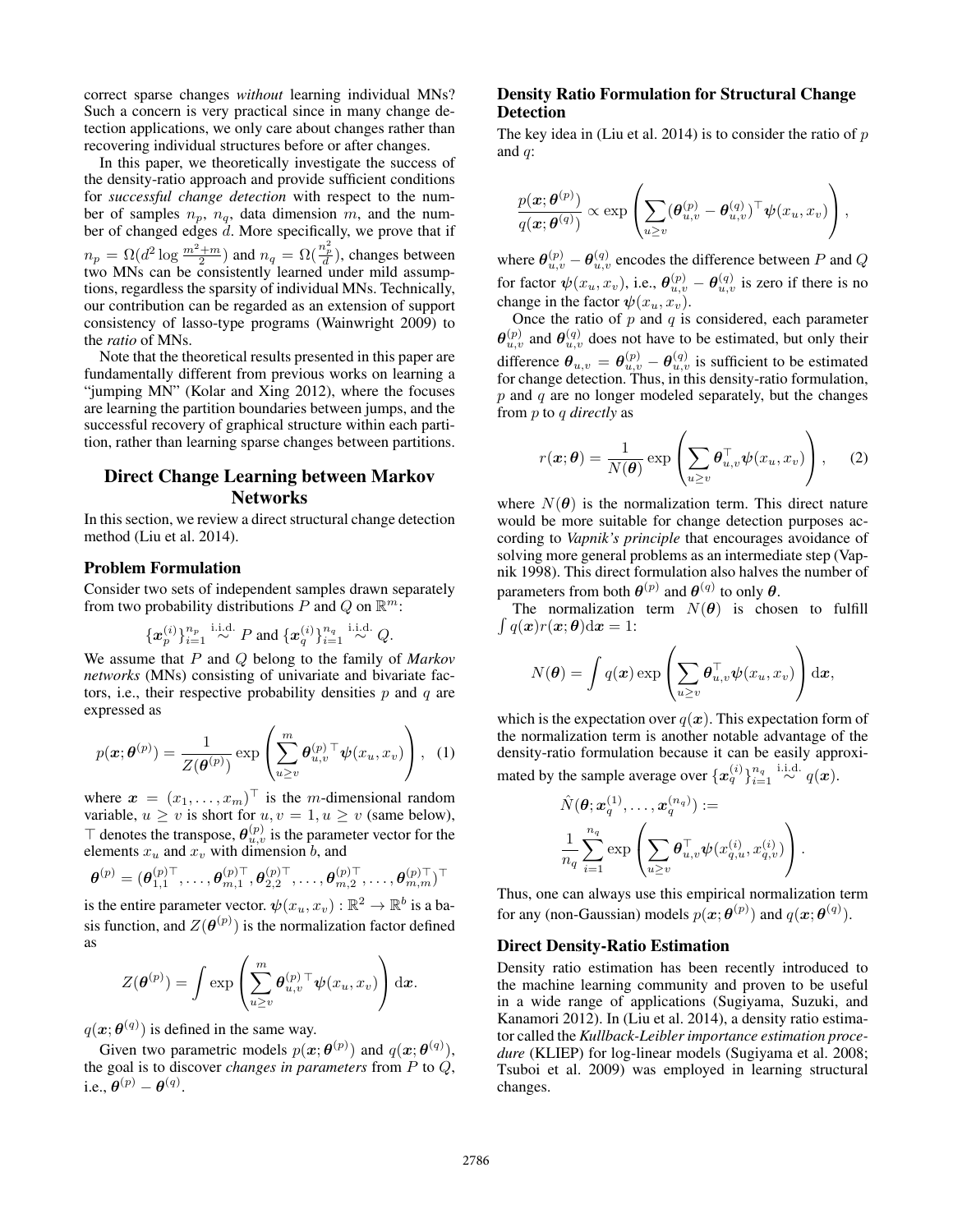For a density ratio model  $r(x; \theta)$ , the KLIEP method minimizes the Kullback-Leibler divergence from  $p(x)$  to  $\widehat{p}(\boldsymbol{x}) = q(\boldsymbol{x})r(\boldsymbol{x}; \boldsymbol{\theta})$ :

$$
KL[p||\widehat{p}] = \int p(\boldsymbol{x}) \log \frac{p(\boldsymbol{x})}{q(\boldsymbol{x})r(\boldsymbol{x}; \boldsymbol{\theta})} d\boldsymbol{x}
$$

$$
= Const. - \int p(\boldsymbol{x}) \log r(\boldsymbol{x}; \boldsymbol{\theta}) d\boldsymbol{x}. \qquad (3)
$$

Note that the density-ratio model (2) automatically satisfies the non-negativity and normalization constraints:

$$
r(\boldsymbol{x};\boldsymbol{\theta}) \ge 0
$$
 and  $\int q(\boldsymbol{x})r(\boldsymbol{x};\boldsymbol{\theta})d\boldsymbol{x} = 1.$ 

In practice, one minimizes the negative empirical approximation of the second term in Eq.(3)<sup>1</sup>:

$$
\ell_{\text{KLIEP}}(\theta) = -\frac{1}{n_p} \sum_{i=1}^{n_p} \log \hat{r}(\mathbf{x}_p^{(i)}; \theta) \n= -\frac{1}{n_p} \sum_{i=1}^{n_p} \sum_{u \ge v} \theta_{u,v}^{\top} \psi(x_{p,u}^{(i)}, x_{p,v}^{(i)}) \n+ \log \left( \frac{1}{n_q} \sum_{i=1}^{n_q} \exp \left( \sum_{u \ge v} \theta_{u,v}^{\top} \psi(x_{q,u}^{(i)}, x_{q,v}^{(i)}) \right) \right).
$$

where

$$
\hat{r}(\bm{x};\bm{\theta}) = \frac{\exp\left(\sum_{u\geq v}\bm{\theta}_{u,v}^\top\bm{\psi}(x_{q,u},x_{q,v})\right)}{\hat{N}(\bm{\theta};\bm{x}_q^{(1)},\ldots,\bm{x}_q^{(n_q)})}.
$$

Because  $\ell_{\text{KLIEP}}(\theta)$  is convex with respect to  $\theta$ , its global minimizer can be numerically found by standard optimization techniques such as gradient ascent or quasi-Newton methods. The gradient of  $\ell_{\text{KLIEP}}$  with respect to  $\theta_{u,v}$  is given by

$$
\begin{aligned} \nabla_{\boldsymbol{\theta}_{u,v}} \ell_{\text{KLIEP}}(\boldsymbol{\theta}) &= -\frac{1}{n_p} \sum_{i=1}^{n_p} \boldsymbol{\psi}(x_{p,u}^{(i)}, x_{p,v}^{(i)}) \\ &+ \frac{1}{n_q} \sum_{i=1}^{n_q} \hat{r}(\boldsymbol{x}^{(i)}; \boldsymbol{\theta}) \boldsymbol{\psi}(x_{q,u}^{(i)}, x_{q,v}^{(i)}), \end{aligned}
$$

that can be computed in a straightforward manner for *any* feature vector  $\psi(x_u, x_v)$ .

### Sparsity-Inducing Norm

To find a sparse change between  $P$  and  $Q$ , one may regularize the KLIEP solution with a sparsity-inducing norm  $\sum_{u\geq v} ||\boldsymbol{\theta}_{u,v}||$ , i.e., the *group-lasso* penalty (Yuan and Lin  $200\overline{6}$ ). Note that the separate density estimation approaches sparsify both  $\theta_p$  and  $\theta_q$  so that the difference  $\theta_p - \theta_q$  is also sparsified. On the other hand, the density-ratio approach (Liu et al. 2014) directly sparsifies the difference  $\theta_p - \theta_q$ , and thus this method can still work well even if  $\theta_p$  and  $\theta_q$ are dense as long as  $\theta_p - \theta_q$  is sparse.

Now we have reached the final objective provided in (Liu et al. 2014):

$$
\hat{\boldsymbol{\theta}} = \operatorname*{argmin}_{\boldsymbol{\theta}} \ell_{\mathrm{KLIEP}}(\boldsymbol{\theta}) + \lambda_{n_p} \sum_{u \ge v} \|\boldsymbol{\theta}_{u,v}\|.
$$
 (4)

# Support Consistency of Direct Sparse-Change Detection

The above density-ratio approach to change detection was demonstrated to be promising in empirical studies (Liu et al. 2014). However, its theoretical properties have not yet been investigated. In this section, we give theoretical guarantees of the convex program (4) on structural change learning. More specifically, we give *sufficient conditions* for detecting correct changes in terms of the sample size  $n_p$  and  $n_q$ , data dimensions m, and the number of changed edges d, followed by the discussion on the insights we can gain from the theoretical analysis.

## Notation

Before introducing our consistency results, we define a few notations. In the previous section, a sub-vector of  $\theta$  indexed by  $(u, v)$  corresponds to a specific edge of an MN. From now on, we use new indices with respect to the "oracle" sparsity pattern of the true parameter  $\theta^*$  for notational simplicity. By defining two sets of *sub-vector indices*  $S := \{ t' | ||\hat{\boldsymbol{\theta}}_{t'}^*|| \neq 0 \}$ and its complement  $S^c := \{ t'' \mid ||\boldsymbol{\theta}_{t''}^*|| = 0 \}$ , we rewrite the objective (4) as

$$
\hat{\boldsymbol{\theta}} = \operatorname*{argmin}_{\boldsymbol{\theta}} \ell_{\text{KLIEP}}(\boldsymbol{\theta}) + \lambda_{n_p} \sum_{t' \in S} \|\boldsymbol{\theta}_{t'}\| + \lambda_{n_p} \sum_{t'' \in S^c} \|\boldsymbol{\theta}_{t''}\|.
$$
 (5)

The support of estimated parameter and its complement are denoted as  $\hat{S}$  and  $\hat{S}^c$ . Sample Fisher information matrix  $\mathcal{I} \in$  $\mathbb{R} \frac{b(m^2+m)}{2} \times \frac{b(m^2+m)}{2}$  is the Hessian of the log-likelihood:  $\mathcal{I} =$  $\nabla^2 \ell_{KLEP}(\boldsymbol{\theta}^*)$ .  $\mathcal{I}_{AB}$  is a sub-matrix of  $\mathcal I$  indexed by two sets of indices  $A$  and  $B$  on rows and columns.

#### Assumptions

We start our analysis with assumptions and some discussions. Similar to previous researches on sparsity recovery analysis (Wainwright 2009; Ravikumar, Wainwright, and Lafferty 2010), the first two assumptions are made on Fisher Information Matrix.

Assumption 1 (Dependency Assumption). *The sample Fisher Information Matrix*  $I_{SS}$  *has bounded eigenvalues:* 

$$
\Lambda_{\min}(\mathcal{I}_{SS}) \geq \lambda_{\min}.
$$

This assumption is to ensure that the model is identifiable. Although Assumption 1 only bounds the smallest eigenvalue of  $\mathcal{I}_{SS}$ , the largest eigenvalue of  $\mathcal I$  is in fact, also upperbounded, as we stated in later assumptions.

Assumption 2 (Incoherence Assumption). *The unchanged edges cannot exert overly strong effects on changed edges:*

$$
\max_{t'' \in S^c} \|\mathcal{I}_{t''S}\mathcal{I}_{SS}^{-1}\|_1 \le 1 - \alpha,
$$
  
where  $\|\mathbf{Y}\|_1 = \sum_{i,j} \|\mathbf{Y}_{i,j}\|_1$  and  $\alpha \in (0,1].$ 

<sup>&</sup>lt;sup>1</sup>Note that the  $\ell_{KLIEP}$  is the *negative* log-likelihood.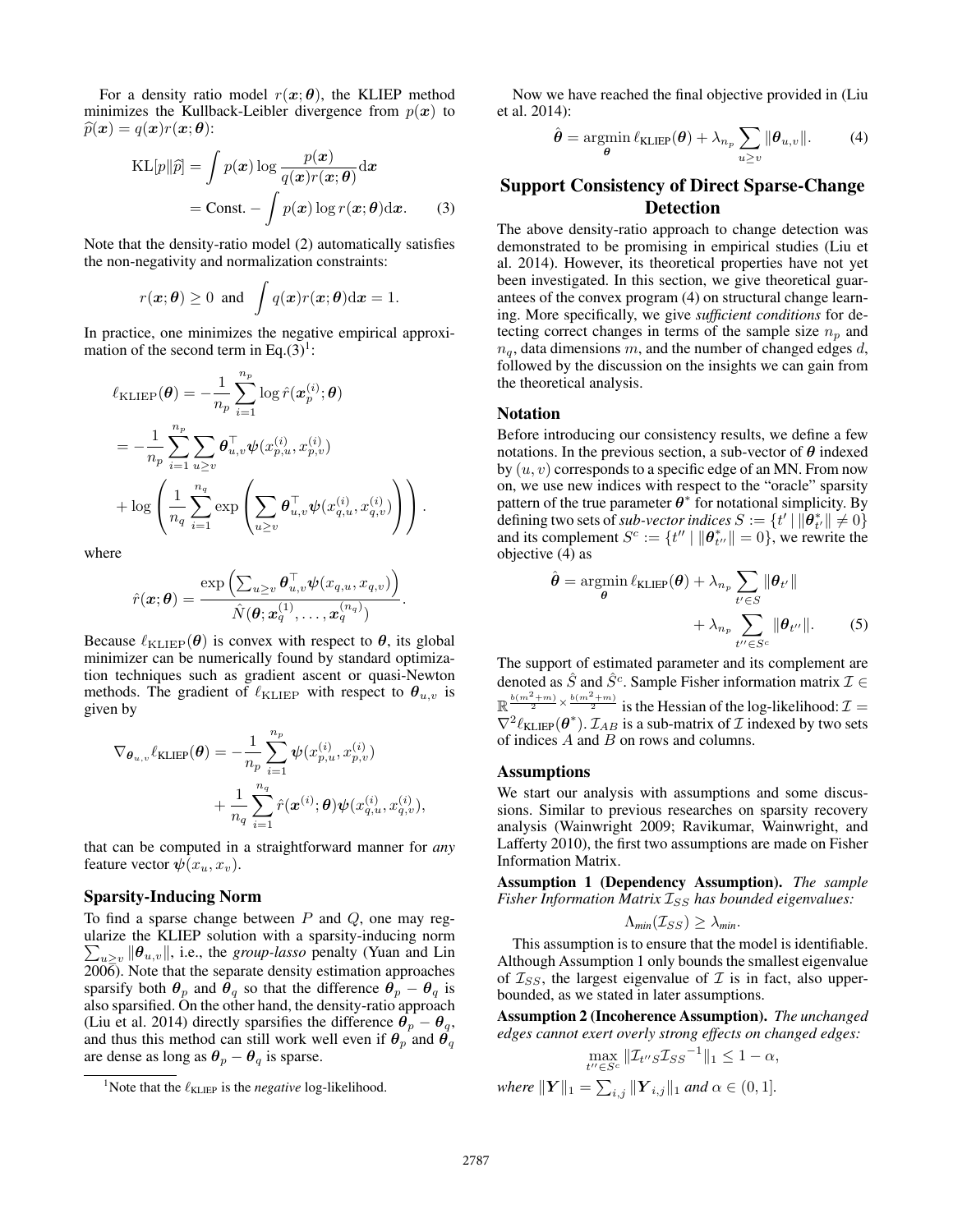We also make the following assumptions as an analogy to those made in (Yang et al. 2012).

Assumption 3 (Smoothness Assumption on Log-normalization Function). *We assume that the normalization term*  $\log \hat{N}(\theta)$  <sup>2</sup> is smooth around its optimal value and has *bounded derivatives*

$$
\max_{\delta, \|\delta\| \le \|\theta^*\|} \left\| \nabla^2 \log \hat{N}(\theta^* + \delta) \right\| \le \lambda_{\text{max}}, \tag{6}
$$
\n
$$
\max_{t \in S \cup S^c} \max_{\delta, \|\delta\| \le \|\theta^*\|} \left\| \nabla_{\theta_t} \nabla^2 \log \hat{N}(\theta^* + \delta) \right\| \le \lambda_{\text{max}}^{(3)},
$$

where  $\|\cdot\|$  is the spectral norm of a matrix or tensor. Note that (6) also implies the bounded largest eigenvalue of Fisher Information Matrix *T*, because  $\mathcal{I} = \nabla^2 \ell_{KLEP}(\theta^*)$  =  $\nabla^2 \log \hat{N}(\boldsymbol{\theta}^*).$ 

A key difference between this paper and previous proofs is that we make no explicit restrictions on the type of distribution  $P$  and  $Q$ , as KLIEP allows us to learn changes from various discrete/continuous distributions. Instead, we make the following assumptions on the density ratio:

Assumption 4 (The Correct Model Assumption). *The density ratio model is correct, i.e. there exists* θ ∗ *such that*

$$
p(\boldsymbol{x}) = r(\boldsymbol{x}; \boldsymbol{\theta}^*)q(\boldsymbol{x}).
$$

Assumptions 1, 2, and 3 are in fact related to distribution Q. However, the density ratio estimation objective is an M-estimator summed up over samples from P. Assumption 4 provides a transform between  $P$  and  $Q$  and allows us to perform analysis on such an M-estimator using an "importance sampling" fashion. See supplementary material (Liu, Suzuki, and Sugiyama 2014) for details.

Assumption 5 (Smooth Density Ratio Model Assump**tion).** For any vector  $\delta \in \mathbb{R}^{\dim(\tilde{\boldsymbol{\theta}}^*)}$  such that  $\|\delta\| \leq \|\boldsymbol{\theta}^*\|$ *and every*  $t \in \mathbb{R}$ *, the following inequality holds:* 

$$
\mathbb{E}_q \left[ \exp \left( t \left( r(\boldsymbol{x}, \boldsymbol{\theta}^* + \boldsymbol{\delta}) - 1 \right) \right) \right] \le \exp \left( \frac{10t^2}{d} \right),
$$

*where* d *is the number of changed edges.*

Next, we list a few consequences of Assumption 5.

**Proposition 1.** For some small constants  $\epsilon$  and any vector  $\delta \in \mathbb{R}^{dim(\theta^*)}$  such that  $\|\delta\| \leq \|\theta^*\|$ ,

$$
P(r(\boldsymbol{x}, \boldsymbol{\theta}^* + \boldsymbol{\delta}) - 1 \ge \epsilon) \le 2 \exp\left(-\frac{d\epsilon^2}{40}\right). \tag{7}
$$

This proposition can be immediately proved by applying the Markov inequality and the Chernoff bounding technique.

**Proposition 2.** For any vector  $\boldsymbol{\delta} \in \mathbb{R}^{dim(\boldsymbol{\theta}^*)}$  such that  $\|\boldsymbol{\delta}\| \leq$  $\|\theta^*\|,$ 

$$
d \cdot Var_q \left[ r(\boldsymbol{x}; \boldsymbol{\theta}^* + \boldsymbol{\delta}) \right] \leq 20.
$$

Noting  $\mathbb{E}_{q} [r(\boldsymbol{x}; \boldsymbol{\theta} + \boldsymbol{\delta}) - 1] = 0$ , this inequality is the consequence of sub-Gaussianity.

Using Assumption 5, we get Proposition 1 which provides a tail probability bound of the density ratio model on Q. Obtaining such an upper bound by the Hoeffding inequality (Hoeffding 1963) usually requires a bounded random variable. However, for continuous distributions, the ratio between two densities could be unbounded, and thus the boundedness cannot be assumed explicitly. Assumption 5 assumes the sub-Gaussianity of  $r(x; \hat{\theta}^* + \delta)$  on Q and guarantees an exponentially decaying upper-bound of approximation error of the normalization term. Please see supplementary material (Liu, Suzuki, and Sugiyama 2014) for details.

Proposition 2 demonstrates the limitation of density ratio estimation based algorithm: In order to guarantee the boundedness, the product between  $\text{Var}_q [r(x; \theta^* + \delta)]$  and  $d$  needs to be small. Since the density ratio model indicates the magnitude of change between two densities, such an assumption excludes the KLIEP algorithm from detecting significant change in parameters on many edges. We discuss a milder assumption later on.

We are now ready to state the main theorem.

## Sufficient Conditions for Successful Change Detection

The following theorem establishes sufficient conditions of change detection in terms of parameter sparsity. Its proof is provided in supplementary material (Liu, Suzuki, and Sugiyama 2014). First, let's define  $g(m) = \frac{\log(m^2 + m)}{(\log \frac{m^2 + m}{2})^2}$ which is smaller than 1 when  $m$  is reasonably large.

Theorem 1. *Suppose that Assumptions 1, 2, 3, 4, and 5 as* √ well as  $\min_{t' \in S} \|\boldsymbol{\theta}_{t'}^*\| \geq \frac{10}{\lambda_{min}} \sqrt{d} \lambda_{n_p}$  are satisfied, where  $d$ *is the number of changed edges. Suppose also that the regularization parameter is chosen so that*

$$
\frac{8(2-\alpha)}{\alpha} \sqrt{\frac{M_1 \log \frac{m^2 + m}{2}}{n_p}} \le \lambda_{n_p},
$$
  

$$
\frac{(2-\alpha)M_1}{\alpha} \min \left(\frac{\|\boldsymbol{\theta}^*\|}{\sqrt{b}}, 1\right) \ge \lambda_{n_p},
$$

*where*  $M_1 = \lambda_{max} b + 2$ , and  $n_q \geq \frac{M_2 n_p^2 g(m)}{d}$  $\frac{p^{g(m)}}{d}$ , where M<sup>2</sup> *is some positive constant. Then there exist some constants*  $L_1$ ,  $K_1$ , and  $K_2$  *such that if*  $n_p \ge L_1 d^2 \log \frac{m^2 + m}{2}$ , with the probability at least  $1 - \exp\left(- K_1 \lambda_{n_p}^2 n_p\right)$  –  $4\exp\left(-K_2dn_q\lambda_{n_p}^4\right)$ , the following properties hold:

• *Unique Solution: The solution of* (5) *is unique*

 $\frac{4}{1}$ 

• *Successful Change Detection:*  $\hat{S} = S$  and  $\hat{S}^c = S^c$ .

Note that the probability of success converges to 1 as  $\lambda_{n_p}^2 n_p \to \infty$  and  $dn_q \lambda_{n_p}^4 \to \infty$ . The proof roughly follows the steps of previous support consistency proofs using *primal-dual witness* method (Wainwright 2009). Here is a short sketch of the proof:

• Solve (5) with extra constrains on zero parameters.

$$
\hat{\boldsymbol{\theta}}_S = \operatorname*{argmin}_{\boldsymbol{\theta}_S} \ell_{\text{KLIEP}} \left( \begin{bmatrix} \boldsymbol{\theta}_S \\ \mathbf{0} \end{bmatrix} \right) + \lambda_{n_p} \sum_{t' \in S} \| \boldsymbol{\theta}_{t'} \|;
$$

<sup>&</sup>lt;sup>2</sup> From now on, we simplify  $\hat{N}(\eta; x_q^{(1)}, \dots, x_q^{(n_q)})$  as  $\hat{N}(\eta)$ .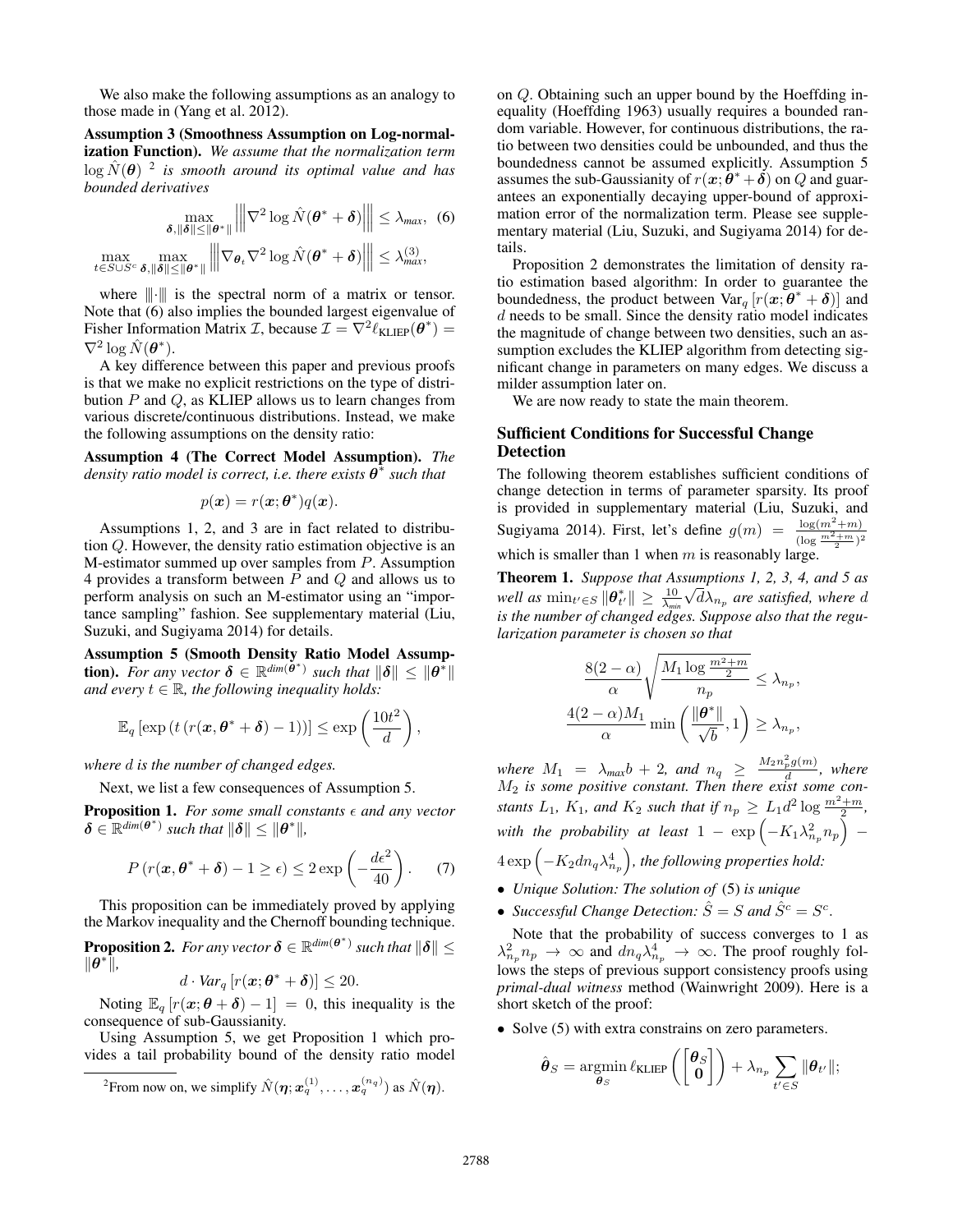- For all  $t' \in S$ ,  $\hat{\mathbf{z}}_{t'} = \nabla ||\hat{\boldsymbol{\theta}}_{t'}||$ , and let  $\hat{\boldsymbol{\theta}} = [\hat{\boldsymbol{\theta}}_S, \mathbf{0}];$
- Obtain dual feasible sub-vectors  $\hat{z}_{t}$  for all  $t'' \in S^c$  by using the following equality:

$$
\nabla \ell_{\mathrm{KLIEP}}(\hat{\boldsymbol{\theta}}) + \lambda_{n_p} \hat{\boldsymbol{z}} = \mathbf{0}.
$$

• Check the dual feasibility by showing  $\max_{t'' \in S^c} ||z_{t''}||$  < 1 with high probability under certain conditions.

There are some fundamental differences between this work and previous proofs. First,  $\ell_{\text{KLIEP}}$  analyzed in this proof is a *likelihood ratio* between two densities which means that two sets of samples are involved in this proof and we have to consider the sparsity recovery conditions not only on one dataset, but with respect to two different MNs. Second, we did not explicitly limit the types of distribution for  $P$  and  $Q$ , and the parameter of each factor  $\theta_t$  is a vector rather than a scalar, which gives enough freedom of modelling highly complicated distributions. To the best of our knowledge, this is the first sparsity recovery analysis on learning changes from two MNs.

It is interesting to analyze the sample complexity of  $n_q$ , which is a novel element in this research. Intuitively, one should obtain sufficient number of samples from Q to accurately approximate the normalization term. Theorem 1 states  $n_q$  should grow at least quadratically with respect to  $n_p$ . Moreover, we show that as long as the density ratio model is smooth with respect to  $d$  (Assumption 5 and Proposition 2), such sample complexity can be relaxed by order  $O(d^{-1})$  (see supplementary material (Liu, Suzuki, and Sugiyama 2014) for proof).

However, Assumption 5 together with Proposition 2 also shows that the variation allowed for the density ratio model decays as the number of changed edges d grows. This implies that, if  $d$  is large, we are only able to detect weak changes that do not cause huge fluctuations in the density ratio model, which is rather restrictive. Below, we consider another more relaxed scenario, where the assumption on the smoothness of the density ratio model is irrelevant to d.

**Assumption 6.** For any vector  $\delta \in \mathbb{R}^{\dim(\theta^*)}$  such that  $\|\delta\| \leq \|\theta^*\|$  and every  $t \in \mathbb{R}$ , the following inequality *holds:*

$$
\mathbb{E}_q \left[ \exp \left( t \left( r(\boldsymbol{x}, \boldsymbol{\theta}^* + \boldsymbol{\delta}) - 1 \right) \right) \right] \le \exp \left( 10t^2 \right)
$$

Corollary 1. *Suppose that Assumptions 1, 2, 3, 4, and 6 are satisfied,*  $\min_{t \in S} \|\theta_t^*\|$  *satisfies the condition in Theorem 1, and the regularization parameter is chosen so that*

$$
\frac{2-\alpha}{\alpha} \sqrt{\frac{M_1 \log \frac{m^2 + m}{2}}{n_p^{\frac{3}{4}}}} \leq \lambda_{n_p},
$$
  

$$
\frac{4(2-\alpha)M_1}{\alpha} \min \left( \frac{\|\boldsymbol{\theta}^*\|}{\sqrt{b}}, \frac{1}{n_p^{1/8}} \right) \geq \lambda_{n_p},
$$

*where*  $M_1 = \lambda_{max} b + 2$ *, and*  $n_q \geq M_2 n_p g(m)$  *where*  $M_2$  *is some positive constant. Then there exist some constants* L<sup>1</sup> such that if  $n_p\ge L_1d^{\frac{8}{3}}\left(\log\frac{m^2+m}{2}\right)^{\frac{4}{3}}$ , KLIEP has the same *properties as those stated in Theorem 1.*

Corollary 1 states that it is possible to consider a relaxed version of Assumption 5 with the cost that the growth of  $n_p$ with respect to d has now increased from 2 to  $\frac{8}{3}$ , while the growth rate of  $n_q$  on  $n_p$  has decreased from 2 to 1. This is an encouraging result, since with mild changes on sample complexities, we are able to consider a weaker assumption that is irrelevant to  $d$ .

So far, we have only considered the scaling quadruple  $(n_n, n_q, d, m)$ . However, it is also interesting to consider that the scalability of our theorem relative to  $b$ . This is a realistic scenario: It may be difficult to know the true underlying model of MN in practice, and thus we may adopt a model that contains many features to be "flexible enough" to describe the interactions among data. In the following corollary, we restate Theorem 1 with b and a new scalar s, which is the maximum number of non-zero elements in a pairwise feature vector.

Corollary 2. *Suppose that Assumptions 1, 2, 3, 4, and 5 are satisfied,*  $\min_{t \in S} \|\theta_t^*\|$  *satisfies the condition in Theorem 1, and the regularization parameter is chosen so that*

$$
\frac{8(2-\alpha)}{\alpha} \sqrt{\frac{M_1 s \log \frac{m^2 + m}{2}}{n_p}} \le \lambda_{n_p},
$$
  

$$
\frac{4(2-\alpha)M_1}{\alpha} \min \left( \frac{\|\boldsymbol{\theta}^*\|}{\sqrt{b}}, 1 \right) \ge \lambda_{n_p},
$$

*where*  $M_1 = \lambda_{max} b + 2$  *and*  $n_q \geq \frac{M_2 s n_p^2 g'(m)}{d}$  $\frac{p^{g}(m)}{d}$  where  $M_2$ *is some positive constant and*  $g'(m) = \frac{\log((m^2+m)(\frac{b}{s}))}{(m^2+m^2)}$  $\frac{\log((m+m)(s))}{(\log \frac{m^2+m}{2})^2}$ . *Then there exist some constants*  $L_1$  *such that if*  $n_p$  $\ge$  $L_1 s d^2 \log \frac{m^2+m}{2}$ , KLIEP has the same properties as those *stated in Theorem 1.*

From Corollary 2, we can see that required  $n_p$  and  $n_q$  for change detection grows only linearly with s, and  $n_q$  grows mildly with  $\binom{b}{s}$ . Therefore, it is possible for one to consider a highly flexible model in practice.

#### **Discussions**

From the above theorem, one may gather some interesting insights into change detection based on density ratio estimation.

First, the required number of samples depends solely on  $d$  and  $m$  and is irrelevant to the number of edges of each MN. In contrast, separate graphical structural learning methods require more samples when each MN gets denser in terms of number of edges or neighborhood (Meinshausen and Bühlmann 2006; Ravikumar, Wainwright, and Lafferty 2010; Raskutti et al. 2009). This establishes the superiority of the density-ratio approach in sparse change detection between dense MNs. In other words, in order to detect sparse changes, the density-ratio approach does not require the individual MN to be sparse.

Second, the growth of  $n_q$  is also lower-bounded and grows quadratically with respect to  $n_p$ . This result illustrates the consequence of introducing a sample approximated normalization term. An insufficient number of samples from Q

.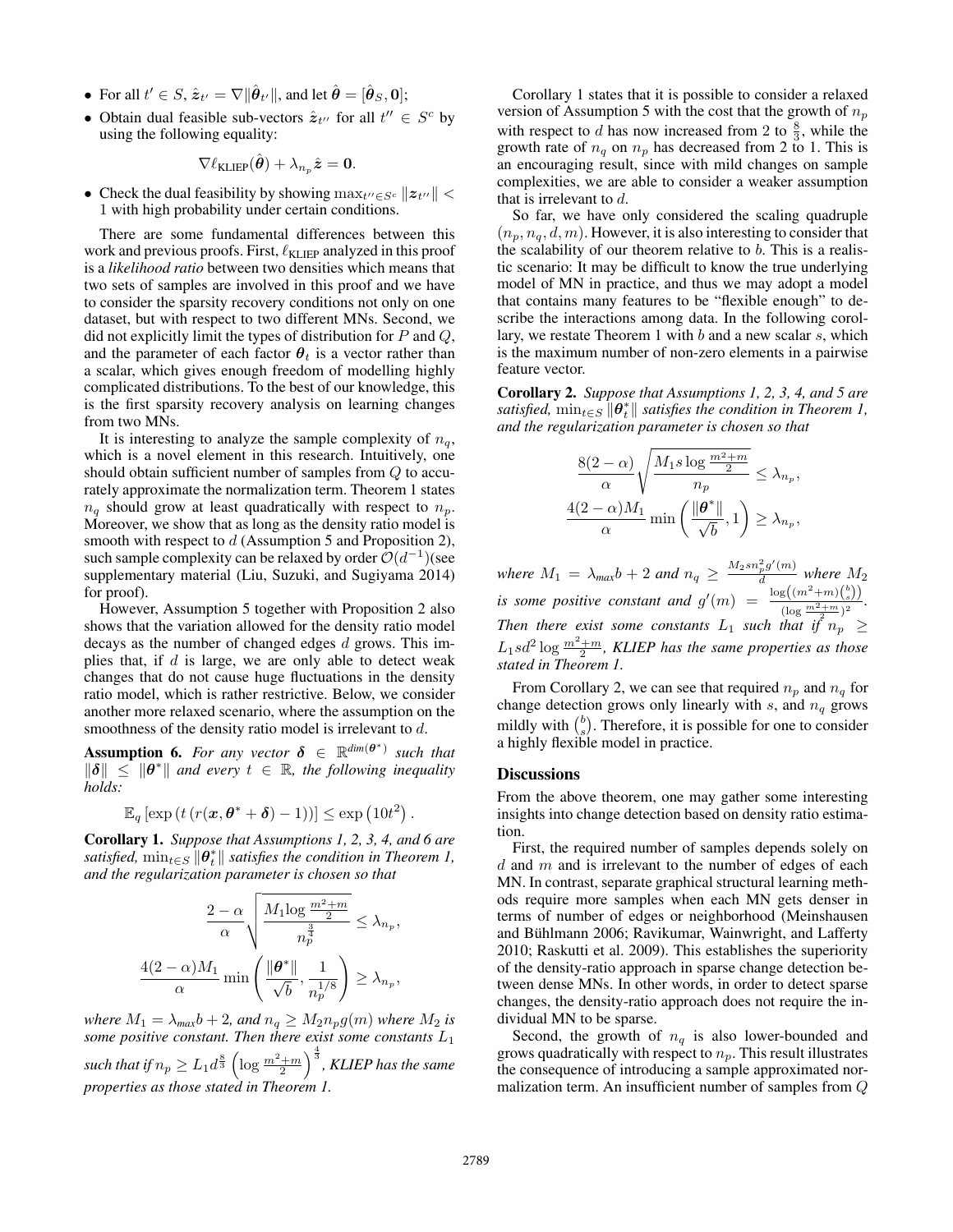

Figure 1: The rate of successful change detection versus the number of samples  $n_p$  normalized by log  $\frac{m^2+m}{2}$  (a-c) and  $d^{\frac{1}{4}}$  (d).

would lead to poor approximation of the normalization term, and makes change detection more difficult. Fortunately, such growth rate can be further relaxed, and with slightly increased sample complexity of  $n_p$ .

Finally, our theorem also points out the limits of the density-ratio approach. Since the density-ratio approach is a conjunction of density ratio estimation and a (group) lasso program, it also inherits the drawbacks from both algorithms. Our analysis shows that the density ratio model may not deviate too much from 1 near the mean of distribution Q. A previous study on another density ratio estimator also has a similar observation (Yamada et al. 2013). Furthermore, the amount of variation allowed to diverge from 1 decreases at speed  $\mathcal{O}(d^{-1})$ . Since the density ratio indicates how much the change between  $P$  and  $Q$  is, this analysis generally says that the density-ratio approach is not good at detecting dramatic changes on a large number of edges.

### Experiments

One important consequence of Theorem 1 is that, for fixed d, the number of samples  $n_p$  required for detecting the sparse changes grows with  $\log \frac{m^2+m}{2}$ . We now illustrate this effect via experiments.

The first set of experiments are performed on fourneighbor lattice-structured MNs. We draw samples from a Gaussian lattice-structured MN P. Then we remove 4 edges randomly, to construct another Gaussian MN Q. We consider the scaling of  $m = 9, 16, 25, n_p \in [3000, 10000]$ , and  $n_p = n_q$ . As suggested by Theorem 1,  $\lambda_{n_p}$  is set to a constant factor of  $\sqrt{\frac{\log \frac{m^2+m}{2}}{n_p}}$ . The rate of successful change detection versus the number of samples  $n_p$  normalized by  $\log \frac{m^2+m}{2}$  is plotted in Figure 1(a). Each point corresponds to the probability of success over 20 runs. It can be seen that KLIEP with different input dimensions  $m$  tend to recover the correct sparse change patterns immediately beyond a certain critical threshold. All curves are well aligned around such a threshold, as Theorem 1 has predicted.

We next perform experiments on the non-Gaussian distribution with a diamond shape used in (Liu et al. 2014). The MNs are constructed in the same way as the previous experiment, while the samples are generated via slice sampling (Neal 2003). Figure 1(b) shows, for the lattice grids with dimensions  $m = 9$ ,  $m = 16$  and  $m = 25$ , the curves of success rates are well aligned.

We then validate our theorem on a larger scale Gaussian MNs with randomly generated structures. In this set of experiments, the structure of  $P$  is generated with 20% overall sparsity. The structure of  $Q$  is also set by removing 10 edges randomly. We consider  $m = 40, 70, 100,$  and  $n_p = n_q$ scales as  $1500\beta \log \frac{m^2+m}{2}$  where  $\beta \in [0.1, 1]$ . Again, curves of successful detection rate are aligned well on this graph, as Theorem 1 has predicted.

Finally, we evaluate the dependency between number of samples  $n_p = n_q$  and number of changed edges d. Our theory predicts  $n_p$  required for successful change detection grows with  $d$ . We again construct a Gaussian latticestructured MN  $P$ . Then we remove  $d$  edges randomly, to construct another Gaussian MN Q. We plot the success rate for  $d = 3, 4, 5, 6$  versus  $n_p/d^{\frac{1}{4}}$ . Results are shown on Figure 1(d). As we can see, curves are well aligned, which suggests that  $n_p$  scales linearly with  $d^{\frac{1}{4}}.$  The sufficient condition from Theorem 1,  $n_p = \Omega\left(d^2 \log \frac{m/2}{2}\right)$ , seems to be overly conservative and might be tightened under certain regimes.

## Conclusion

The KLIEP algorithm was experimentally demonstrated to be a promising method in sparse structure-change learning between two MNs (Liu et al. 2014). In this paper, we theoretically established sufficient conditions for its *successful change detection*. Our notable finding is that the number of samples needed for successful change detection is not dependent on the number of edges in each MN, but only on the number of *changed* edges between two MNs. We also provide numerical illustrations for our theories.

#### Ackownledgements

SL is supported by JSPS Fellowship and JSPS Kakenhi 00253189. MS is supported by JST CREST program. TS is partially supported by JST PRESTO, JST CREST, and MEXT Kakenhi 25730013.

#### References

Banerjee, O.; El Ghaoui, L.; and d'Aspremont, A. 2008. Model selection through sparse maximum likelihood esti